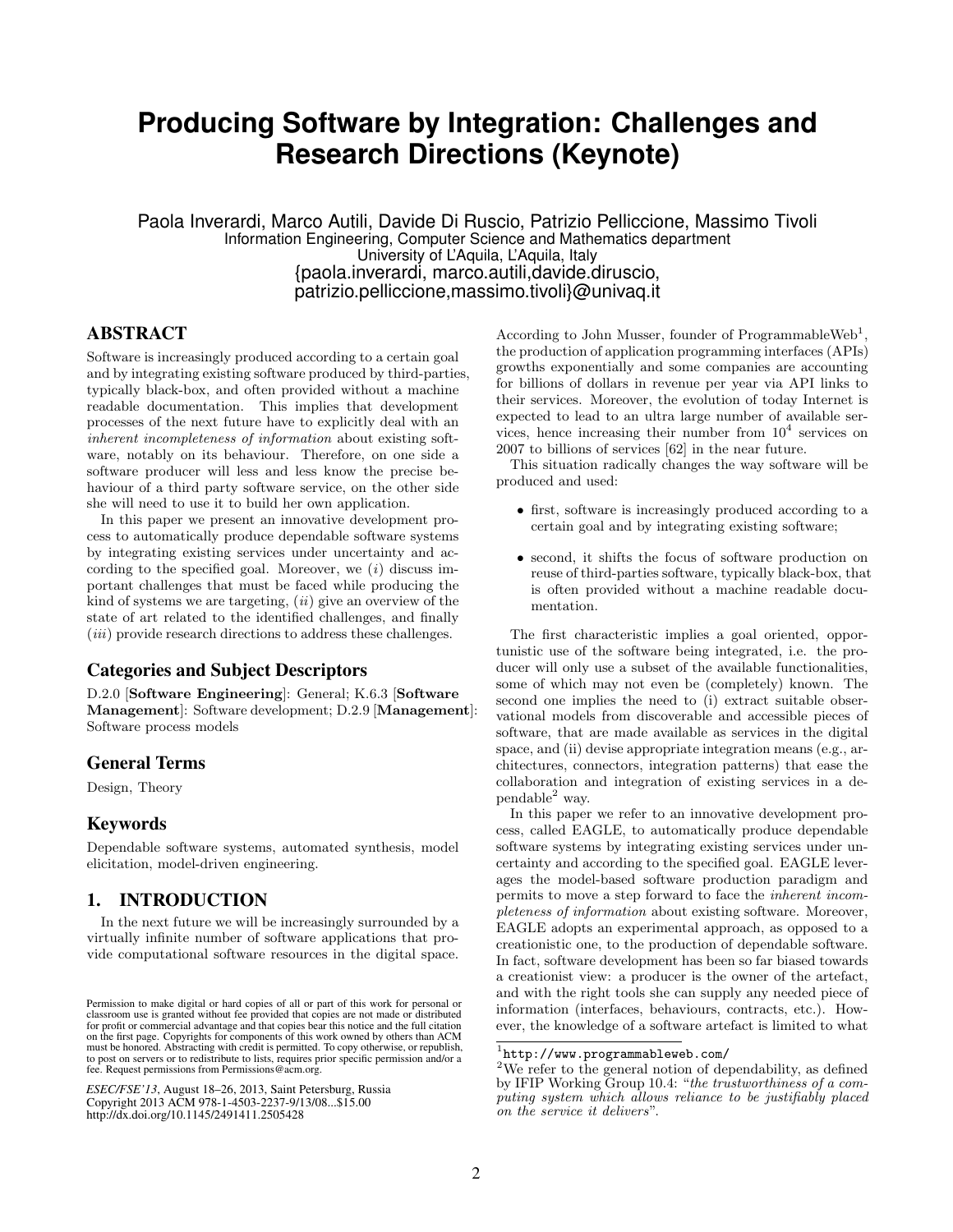can be observed of it. The more the observations will be powerful and costly the more the knowledge will be deep, but always with a certain degree of uncertainty. Indeed, there is a theoretical barrier that limits, in general, the power and the extent of observations.

The considerations above lead us to identify important challenges that must be faced while producing the kind of systems we are targeting. In this paper we  $(i)$  discuss these challenges,  $(ii)$  give an overview of the state of art related to the identified challenges, and *(iii)* propose research directions for addressing them.

Paper structure: Section 2 presents the EAGLE development process, by focusing on its phases and challenges that need to be addressed to realize the EAGLE development process. Section 3 presents an explanatory example to make the EAGLE vision concrete. Sections 4, 5, and 6 present the state of the art and research directions for the identified challenges. Finally, Section 7 concludes the paper.

## 2. EAGLE DEVELOPMENT PROCESS

The big challenge the EAGLE process (first results might be found in [2]) aims at addressing is to live up with the evidence that this immense software resources availability corresponds to a lack of knowledge on the software, notably on its behaviour. A software producer will less and less know the precise behaviour of a third party software service, nevertheless she will use it to build her own application. This very same problem recognized in the software engineering domain [32] is faced in many other computer science domain, e.g., exploratory search [69] and search computing [16].

#### 2.1 EAGLE Phases

Once requirements or user needs, i.e., the goal  $G$ , have been specified, EAGLE explores available software and makes explicit the degree of uncertainty associated with it in relation to G, and assists the producer in creating the appropriate integration means towards G. The goal G can be specified in different ways depending, e.g., on the technical requirements on the software-to-be and assumptions on its environment. In any case, for the goal validation and integration phases to be automated, a goal G specification for EAGLE is a machine-readable model achieved by the producer through an operationalization of the needs and preferences of the user [66]. In the following we focus on the two phases that compose EAGLE: elicit and integrate.

• Elicit: given a software service  $S$ , elicitation techniques must be defined to produce models as much complete as possible with respect to an opportunistic goal G. This means that we admit models that may exhibit a high degree of incompleteness, provided that they are accurate enough to satisfy user needs and preferences.



Figure 1: Elicit phase

As shown in Figure 1, the elicit phase is composed of two steps, namely observation and construction [3]. Observation, driven by  $G$ , produces a set of observations of the system. In EAGLE we focus on observations corresponding to identify a set of functional or non functional behaviours of the system under analysis, e.g., system response time once executed with a provided input in the execution environment. Construction, driven by  $G$ , takes as input the set of observations and produces a system model. This model contains the observed behaviours and typically enriches them with an inference step. Ideally, the elicit phase produces a set of models that once integrated are correct and complete with respect to the goal  $G$ , i.e.,  $G$ holds on the model obtained by integrating the elicited models iff it holds on S, see Figure 2.a. Unfortunately, correctness and completeness of the models cannot in general be achieved. The real situation is shown in Figure 2.b in which models are neither correct nor complete. This is because the set of observations is always finite and typically the elicitation phase has to make an inference step to produce the model.

• Integrate: the integrate phase assists the producer in creating the appropriate integration means to compose the observed software together in order to produce an application that satisfies G.



Figure 2: Service, observations, and model

Referring to Figure 3,  $M_1, M_2, \ldots, M_n$  obtained through the elicit phase represent models of the services to be integrated; each of these models exhibits its own degree of uncertainty  $\mu_{M_1}, \mu_{M_2}, \ldots, \mu_{M_n}$ , respectively. For each service multiple models may exist (e.g., behavioural, stochastic or Bayesian), each representing a specific view of the services. Model transformation techniques will ensure coherence and consistency among the different views of the system, hence providing an adequate and systematic support to model interoperability [35]. These models are the input of model synthesis techniques together with the goal G. Suitably instantiating architectural patterns and styles [60] and integration patterns [36], the output is an Integration Architecture (IA) that interrelates the elicited models together with additional integrator models as synthesized by EAGLE. Integrator models, besides guaranteeing correctness of the interaction logic, e.g., deadlock freeness and performance system requirements, can compensate the lack of knowledge of the composed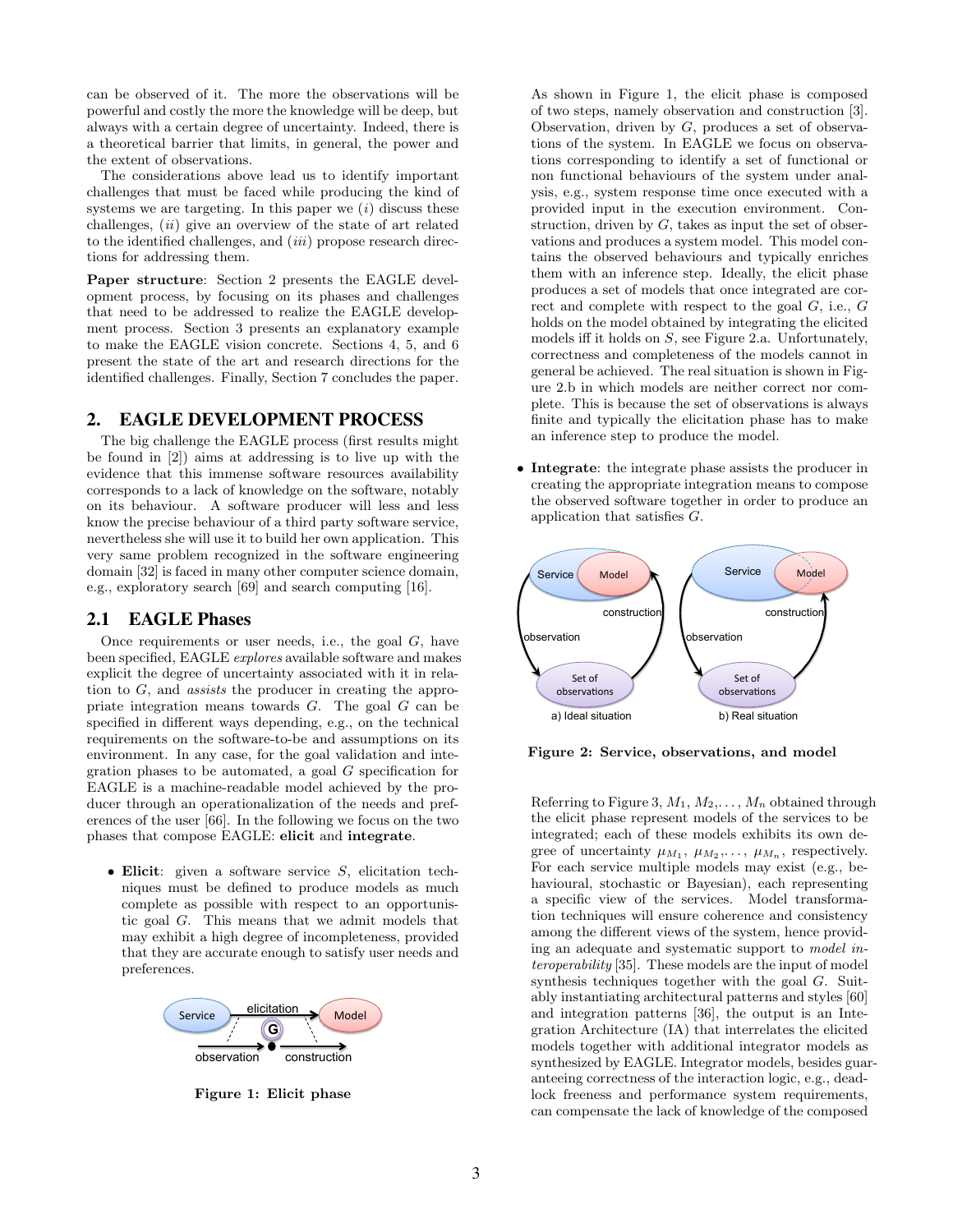software by also adding extra logic like connectors, mediators and adapters [61, 37, 46], hence enhancing dependability. IA plays a crucial role in influencing the overall uncertainty degree of the final integrated system S, as different IAs may result in different uncertainty degrees for S, namely uS. Once obtained an integration architecture, code synthesis techniques provided by EAGLE generate integration code that guarantees, during the system lifetime, the specified goal under a controlled uncertainty degree.



Figure 3: Integration activities

Section 2.2 describes the EAGLE challenges that emerge from the discussion above. Specifically, the three challenges are: elicitation techniques, integrator synthesis, and model interoperability and code generation. Each of these challenges is detailed in Sections 4, 5, and 6.

# 2.2 EAGLE Challenges

The EAGLE development process poses three challenges that need to be further investigated. Those challenges are:

• Elicitation techniques: EAGLE asks for elicitation techniques to automatically explore the available software, extract observations, and produce models that, according to a given goal, abstract the actual runtime behaviour with the best possible accuracy. We target observations on black-box software and we are primarily interested in extracting behavioural models of the software interaction protocols. Moreover, we are interested in providing a measure of the goodness of the model with respect to the system and to the goal that the system has to achieve. Indeed, the elicited models can be incomplete and/or inaccurate where incompleteness refers to the behavioural modelling, i.e., less and/or more traces; and the inaccuracy refers to the quantitative modelling, i.e., inaccurate probabilities and/or quantitative indices [48].

- Integrator synthesis: EAGLE requires synthesis techniques to support the automated construction, from the elicited models, of integration means that are correct with respect to guaranteeing the specified goal under a controlled uncertainty degree. In order to be able to make the scenario described above real, several challenges, with respect to the state of the art, need to be addressed. One strand of research concerns synthesis techniques to address the problem of inferring integration extra-logic that aims at solving unexpected issues due to the incompleteness of the models the synthesis process reasons on.
- Model interoperability and code generation: This objective aims at generating the skeleton code of the integrator starting from the models produced by the integrator synthesis activity. Since the generation of integration code takes into account all the models of the services composing the system, there is the need for techniques supporting the specification of model interdependencies, and their retrieval. The management of model interdependencies may account also for interoperability aspects between the different notations used for specifying the service models [29]. The generation of code for software artefacts, which are "correct-byconstruction", and are able to integrate third-parties software according to their elicited and interrelated models requires dedicated techniques to identify the parts of the generated code, which cannot be modified by developers to not invalidate the goal and the architectural choices. Advanced techniques are also required to support the implementation of correct custom code, which has to be added to complete the generated skeleton.

# 3. EXPLANATORY EXAMPLE

To make this vision more concrete let us discuss an hypothetical scenario of EAGLE at work. Let us assume that a software producer aims at realizing a mobile application for transportation, App, whose interaction behavior, modeled as a probabilistic automaton and provided by the developer, is shown in Figure 4.e. This automaton, together with the property of interest (Figure 4.f) detailed later, represent the goal to be achieved. The services that will interact with App are:

- 1. TC WS, a web service providing the timetable of a Transportation Company (TC) and also a service for subscribed clients to notify their presence on a given bus by means of a check-in/check-out system.
- 2. Bus, a system composed of two Near Field Communication (NFC) endpoints (one for checking in, one for checking out), a GPS receiver, and a component for notifying to TC time and position of a client;
- 3. GPS, the well-known service that allows a device to know its geographic position;
- 4. PaypalWS, the well-known web service for seamless payment processing.

The main feature of the to-be App application is that it will allow clients to purchase virtual tickets by checking-in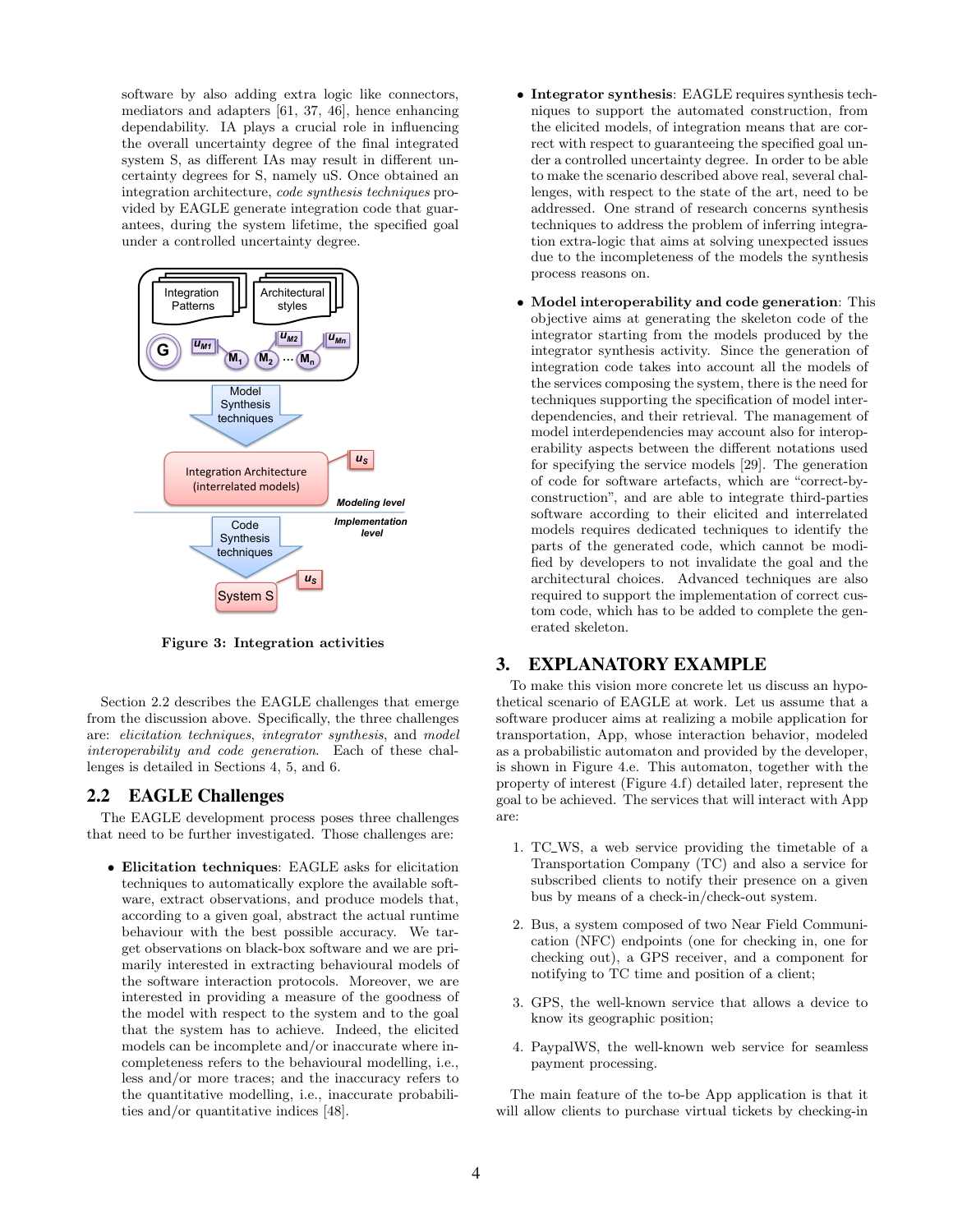

Figure 4: Example - elicited models and goal

on the bus; when the client gets off the bus a check-out operation via NFC is sent and the system will trigger the automatic payment of the virtual ticket via Paypal. As a possible technique to be used in the elicit phase, we consider a to-be StrawBerry tool [9] that, for the EAGLE purposes, is enhanced in order to deal with the uncertainty degree of the elicited models. The current version of StrawBerry produces a set of finite state automata modeling the interaction protocols that must be followed in order to have a correct interaction among the observed services. For the sake of the scenario, the enhanced version of StrawBerry shall produce the probabilistic automata shown in Figure 4.(a-d). Bus can interact with an NFC receiver by receiving a TouchIn message; then, the geographical position of the client is obtained by the GPS service and a checkIn message is sent to TC WS. The special case in which a client checks in and then forgets to check out is handled by a dedicated operation, triggered by the expireTrip message, which resets the state of Bus; in this case the client pays a default amount of money. The message getPosition has a probability 0.99 to be sent and enables state 3 (e.g., the case of successful geographical localization). The incompleteness of the model concerns the remaining cases in which getPosition is sent with a probability of 0.01. In these cases, the model does not express what the behavior of Bus may be, i.e., which states may be reached (e.g., when trying to send a checkIn message without geographical information). The reason for this incompleteness of the model may be inherent to the service or depend on limits of the elicitation process.

TC WS upon reception of the CheckIn message, containing the timestamp and geographical location of the client, sends back a unique identifier associated to the bus (this is done for information purposes only). When the client is getting off the bus, a checkOut message is sent to the TC WS, which in turn will send reportRun message containing all the information regarding the specific run. The observed PaypalWS web service is straightforward: it receives payment requests and then it responds with a notification of the occurred payment via a message called ackPayment.

The integrate phase synthesizes the Integrator for the system composed of TC WS, Bus, GPS, PaypalWS and App. Furthermore, concerning the interaction between the Integrator to be synthesized and its environment (i.e., all the



Figure 5: Synthesized integrator model

other components in the system), the integrated system has to satisfy the behavioral property shown in Figure 4.(f) and expressed by using the PSC notation [5]. Informally, this property represents a business requirement for the system stating that whenever a client checks-in on the bus then she has to eventually pay for a virtual ticket and receive proper notifications. Moreover, by referring to the messages km2euro and buildResume shown in Figure 4.(f) the property also expresses requirements on extra logic to be performed by the Integrator. In particular, km2euro represents the logic required to establish the price of the virtual ticket out of the distance covered by the bus. buildResume represents the logic needed to combine the information in reportRun and ackPayment in order to produce resumeTrip. Regarding these messages the Integrator's code to be synthesized can only be a skeleton code to be completed by the producer. Figure 5 shows the probabilistic automaton synthesized for the Integrator (labels are  $\langle$ input>,<output>,<probability>). It suitably mediates the interactions between App and the considered services in order to achieve the specified business requirement while also solving the uncertainty degree introduced by the incomplete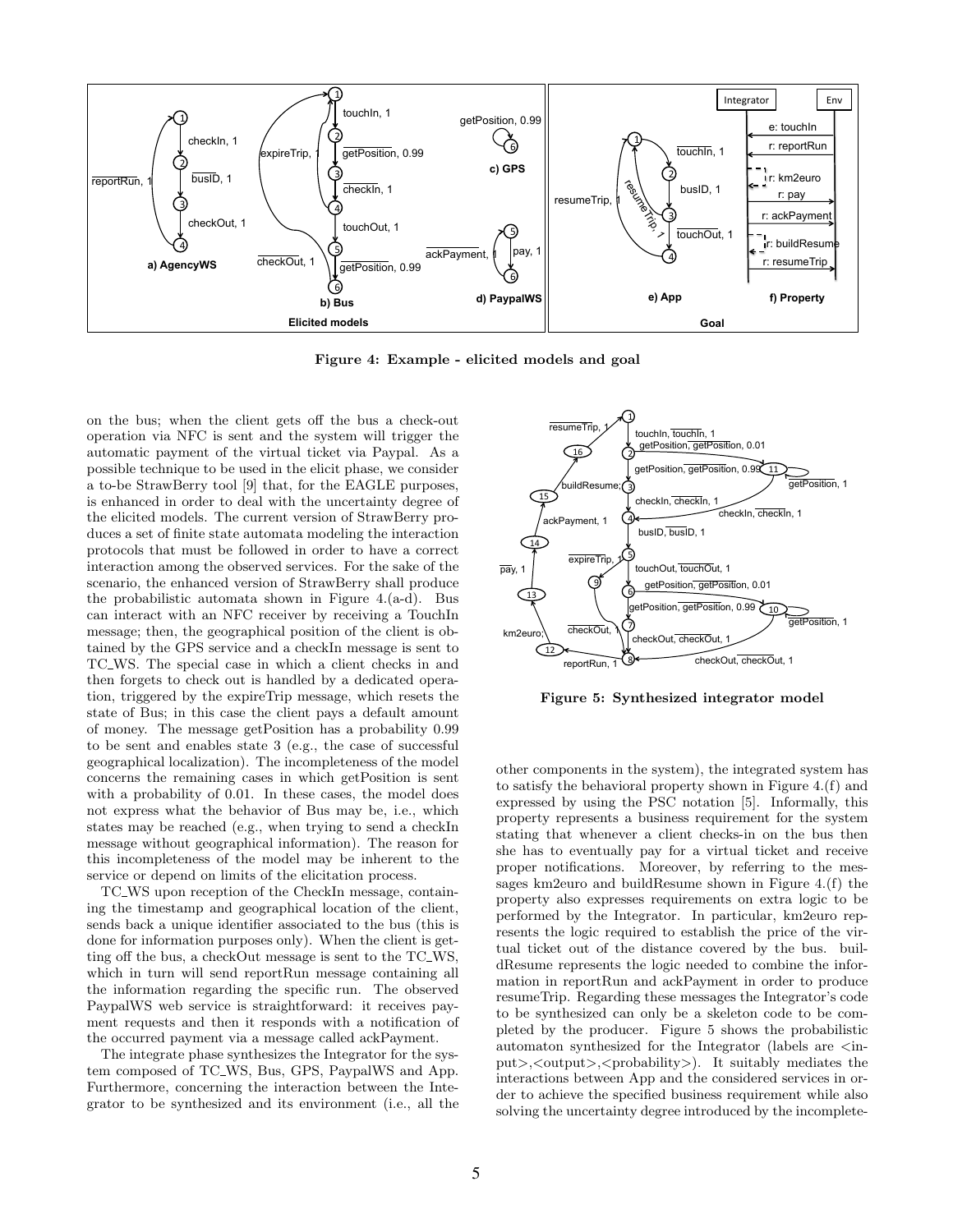ness of the elicited Bus model. When the interaction with GPS fails the Integrator applies a Retry strategy to eventually perform a successful geographical localization.

The following three sections report on the state of the art concerning the main areas of interest for EAGLE and, for each area, discuss research directions that can be undertaken to address the identified challenges.

# 4. ELICITATION TECHNIQUES

## 4.1 State of the Art

Within the domain of Software Engineering, the early work in 1972 by Biermann and Feldman [10] inspired numerous efforts to infer Finite State Machines (FSMs) of software systems, such as [22, 1, 25]. Several approaches have recently addressed the problem of deriving partial behavioural models from implemented systems. Few approaches have tackled the problem in the setting of black box components, such as [9, 54]. In [9], we propose a method, called StrawBerry, to automatically derive the behaviour protocol of a web-service out of its WSDL interface. The method combines synthesis and testing techniques: the automaton is synthesized based on syntactic data type analysis, and its conformance to the implementation of the corresponding web-service is checked and refined by means of testing. In [54] the authors propose LearnLib, which is a framework for automata learning and experimentation. Active automata learning tries to automatically construct a finite automaton that matches the behaviour of a given target automaton on the basis of active interrogation of target systems and observation of the produced behaviour.

The authors of [47] describe a learning-based black-box testing approach in which the problem of testing functional correctness is reduced to a constraint solving problem. A general method to solve this problem is presented and it is based on function approximation. Functional correctness is modeled by pre- and post-conditions that are first-order predicate formulas. A successful black-box test is an execution of the program on a set of input values satisfying the pre-condition, which terminates by retrieving a set of output values violating the post-condition. Black-box functional testing is the search for successful tests with respect to the program pre- and post-conditions. As coverage criterion the authors formulate a convergence criterion on function approximation. Their testing process is an iterative process. At a generic testing step, if a successful test has to be still found, the approach described in [47] exploits the input and output assignments obtained by the previous test cases in order to build an approximation of the system under testing and try to infer a valid input assignments that can lead the system to produce an output either violating the postcondition or useful to further refine the system approximated model.

The work described in [33] (i.e., the SPY approach) aims to infer a formal specification of stateful black-box components that behave as data abstractions (Java classes that behave as data containers) by observing their run-time behavior. SPY proceeds in two main stages: first, SPY infers a partial model of the considered Java class; second, through graph transformation, this partial model is generalized to deal with data values beyond the ones specified by the given instance pools. The inferred model is partial since it models the intentional behavior of the class with respect to only a set of instance pools provided as input, which are used to get values for method parameters, and an upper bound on the number of states of the model. The model generalization is based on two assumptions: (i) the value of method parameters does not impact the implementation logic of the methods of a class; (ii) the behavior observed during the partial model inference process enjoys the so called "continuity property" (i.e., a class instance has a kind of "uniform" behavior). In our context, we cannot rely on the previously mentioned assumptions.

In [63], the authors propose a novel synthesis technique that constructs partial behavioural models in the form of Model Transition Systems from a combination of safety properties and scenarios. In [43], the authors describe a technique, called GK-Tail, to automatically generate behavioral models from (object-oriented) system execution traces. GK-Tail assumes that execution traces are obtained by monitoring the system through message logging frameworks. For each system method, an Extended Finite State Machine (EFSM) is generated. It models the interaction between the components forming the system in terms of sequences of method invocations and data constraints on these invocations. The correctness of these data constraints depends on the completeness of the set of monitored traces with respect to all the possible system executions that might be infinite. Furthermore, since the set of monitored traces represents only positive samples of the system execution, this approach cannot guarantee the complete correctness of the inferred data constraints.

The approach described in [68], called Jadet, analyzes Java code to infer sequences of method calls. These sequences are then used to produce object usage patterns that serve to detect object usage violations in the code. The approach is white-box and focuses on modeling objects from the point of view of single methods. The work in [24] presents TAUTOKO, which is an approach that, through a combination of systematic test case generation and typestate mining, infers models of program behaviour. The generation of test cases permits to cover previously unobserved behaviour, and systematically extends the execution space, and enriches the specification. The authors of [8] present an approach for inferring state machines with an infinite state space. More precisely, by observing the output that the system produces when stimulated with selected inputs, this work extends existing algorithms for regular inference, which infer finite state machines, to deal with infinite-state systems.

Indeed, the main problem with all these approaches is to assess their goodness. A useful basis for empirically comparing candidate techniques has been provide in a competition to spur the development of inference techniques for FSMs of software systems [67]. The work in [42] presents an empirical comparative study between techniques that infer simple automata and techniques that infer automata extended with information about data-flow. In EAGLE the problem of providing methods and metric to express the accuracy of a model with respect to the system and the goal is of primary importance. An attempt in this direction can be considered [34] where for a white box component it is generated a three-valued interface LTS that explicitly labels states as unknown to reflect the fact that the given sequence of methods invocations leads to a component state that the analysis could not mark as safe or unsafe.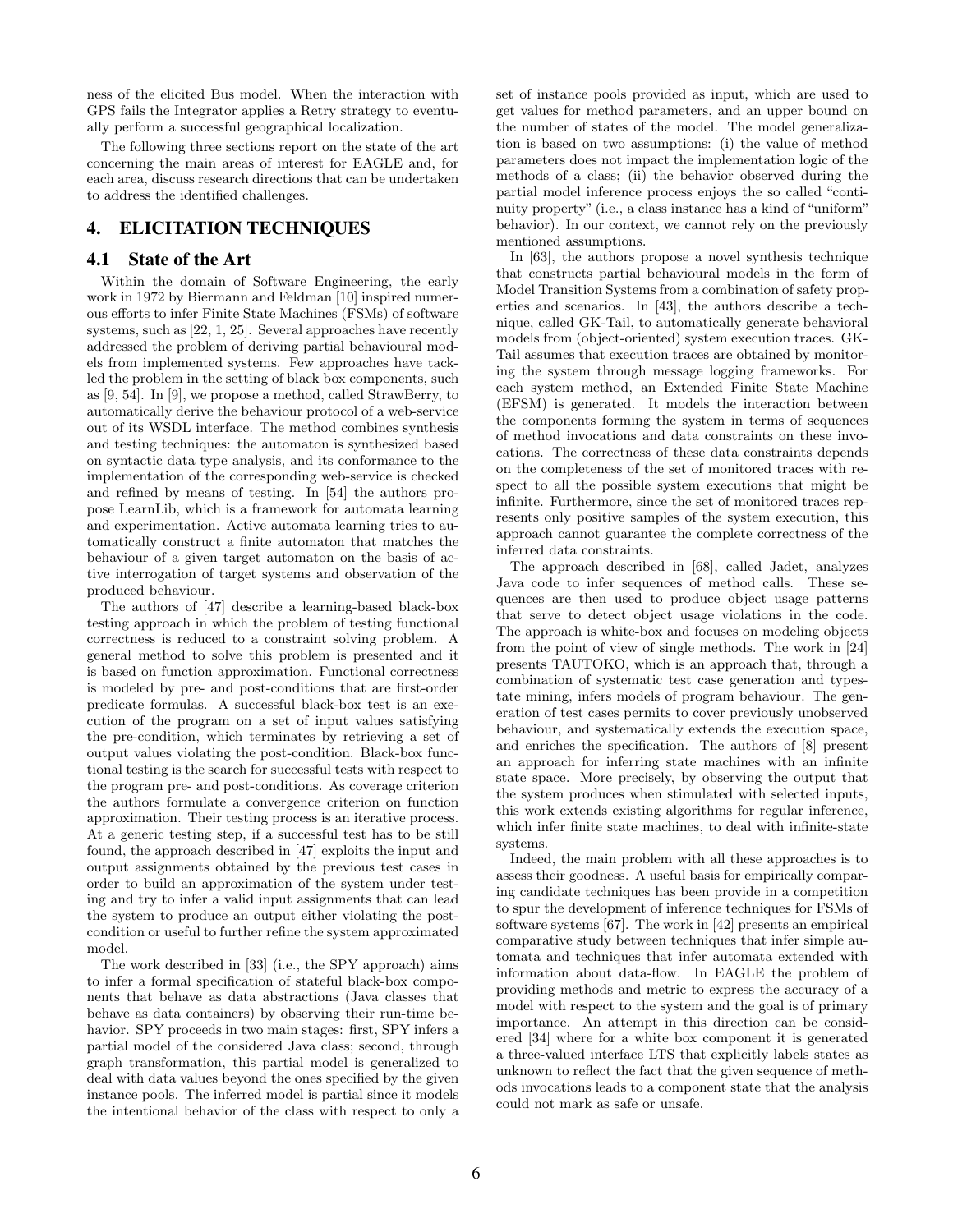As far as the use of partial behavioural models is concerned, it should be noted that the degree of uncertainty in behavioral models may heavily affect the capability of nonfunctional analysis techniques. Indeed non-functional (e.g. performance, reliability) models take most of their structure and parameters from software behavior representation. However, this problem is not new, and it has been mitigated by the wide experience in using (in this domain) stochastic models suited for representing uncertainty. On top of these models, several techniques have been recently proposed to validate non-functional attributes of software under uncertainty [48]. The assume-guarantee approaches, typically adopted in the functional world, translate to bayesian approaches in the non-functional world. In fact, bayesian probabilities enable stochastic models to be "conditioned" to specific events that, in turn, have their own probability distributions. Hence, bayesian models (such as Bayesian Networks [50]) can be considered as the stochastic counterpart of the assume-guarantee paradigm. In this direction, an example of bayesian approach for modeling the reliability of a software component-based system, given the reliability of its components, has been presented in [57]. More sophisticated stochastic models can be used to take into account uncertainty in non-functional validation processes. Hidden Markov Models (HMM) [31] are typically used to model systems that have markovian characteristics in their behavior, but they also have some states (and transitions) for which only limited knowledge is available. An example of approach based on HMM that aims at evaluating the reliability of a software component with partial knowledge of its internal behavior has been provided in [17].

Finally, only few approaches initiated the treatment of data, and their synthesis although there is no clear evidence on the effectiveness of their use regarding the goodness of the generated model [42]. The empirical results of this work shows the tradeoffs between the considered techniques. The discussion that is provided in the paper gives indications that can help software engineers in the choice of proper model inference solutions.

A more complete discussion about the state of the art in elicitation techniques might be found in [4].

#### 4.2 Research Directions

As highlighted in the state of the art, the main problem of existing techniques concerns the lack of a precise estimation of their goodness. Moreover, no work in the literature addresses the problem of automatically eliciting quantitative models as well as the possibility to elicit partial models referring to a specific goal. An interesting work in this direction is [9]; it makes use of (interface) data flow analysis, synthesis, and testing to elicit the interaction protocol of a web service. Data flow analysis here plays a key role because it drives the tests selection. We envisage that this same strategy, i.e., coupling static analysis at the interface level with test selection, can be used also to obtain partial models relevant to the goal as well as quantitative models. Goodness of the model can then be defined in terms of the success rates of the three steps, analysis, synthesis and testing. It is worth recalling that in the scope of EAGLE the problem of assessing goodness of a model is integration context-sensitive thus making the problem more tractable.

Notions and metrics to specify the uncertainty degree of models have the following requirements:

- 1. Introducing different notions of coverage, pivotal to metrics, for defining and quantifying the uncertainty degree of models. Those notions of coverage allow for assessing the effectiveness of the different elicitation techniques and hence of the incompleteness and inaccuracy of the elicited models. For instance, referring to the example in Figure 4, the integrator model shown in Figure 5, which is built in the integration phase, aims at coping with the inherent uncertainty of the elicited service models. This is done by adding to the model suitable arcs, together with their probability, whose aim is to decrease the model incompleteness. The set of behaviours enabled by these additional arcs together with their quantitative properties can be considered as a measure of the model's uncertainty degree.
- 2. Identifying the portion of the goal specification that can be fulfilled by the system under exploration. It is of paramount importance to identify the role of the pieces of software under exploration during the integration phase and in relation with the goal specification.
- 3. Providing value based mechanisms to select the exploration techniques and the strategy for their usage according to costs and uncertainty degrees of elicited models.

## 5. INTEGRATOR SYNTHESIS

#### 5.1 State of the Art

Interoperability and mediation have been investigated in several contexts, among which integration of heterogeneous data sources [70], architectural patterns [56], patterns of connectors [58], Web services [41, 39], and algebra to solve mismatches [30]. Here we discuss the works, from the different contexts, closest to the synthesis methods and techniques that we develop within the EAGLE integrate phase. The interoperability/mediation of protocols have received attention since the early days of networking. Indeed many efforts have been done in several directions including for example formal approaches to protocol conversion, like in [14, 40].

The seminal work in [71] is strictly related to the notions of integrator introduced by EAGLE. Compared to our integrator synthesis approach, this work does not allow to deal with the automated inference of the required extra-logic or with the heterogeneity of the considered services, e.g., heterogeneous interfaces and, hence, different granularity of the elicited models' languages. Recently, with the emergence of web services and advocated universal interoperability, the research community has been studying solutions to the automatic mediation of business processes [65, 64]. However, most solutions are discussed informally, making it difficult to assess their respective advantages and drawbacks.

In [58] the authors present an approach for formally specifying connector wrappers as protocol transformations, modularizing them, and reasoning about their properties, with the aim to resolve component mismatches by also considering the introduction of suitable extra logic.

In [11] the authors present an algebra for five basic stateless connectors that are symmetry, synchronization, mutual exclusion, hiding and inaction. They also give the operational, observational and denotational semantics and a complete normal-form axiomatization. The presented connectors can be composed in series and in parallel. Although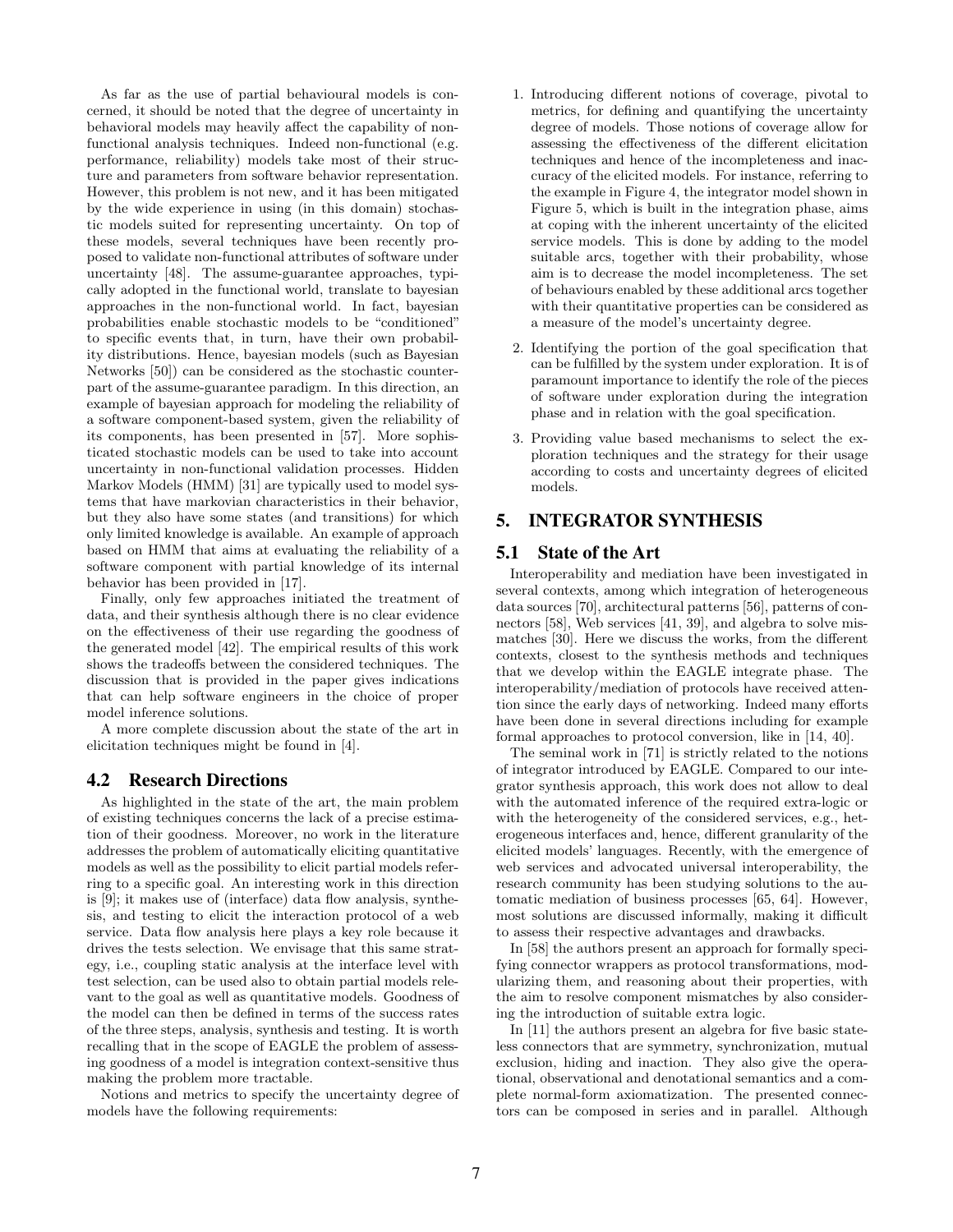these formalizations supports connector modularization and, hence, compositionality of the synthesis process, automated synthesis is not treated at all hence keeping the focus only on the design and specification of the integration means.

In [52], the authors use a game theoretic approach for checking whether incompatible component interfaces can be made compatible by inserting a converter between them which satisfies specified requirements. This approach is able to automatically synthesize the converter. In contrast to the EAGLE integrator synthesis, this method needs as input a deadlock-free specification of the requirements that should be satisfied by the adaptor, by delegating to the software producer the non-trivial task of specifying that.

In other work in the area of component adaptation [15], it is shown how to automatically generate a concrete adaptor from:

- a specification of component interfaces,
- a partial specification of the components interaction behavior,
- a specification of the adaptation in terms of a set of correspondences between actions of different components and
- a partial specification of the adaptor.

The key result is the setting of a formal foundation for the adaptation of heterogeneous components that may present mismatching interaction behavior. Assuming a specification of the adaptation in terms of a set of correspondences between methods (and their parameters) of two components requires to know many implementation details (about the adaptation) that we do not want to consider in order to synthesize an integrator.

Within the SYNTHESIS [61, 6] and CONNECT [37, 38] projects, we show how to automatically derive either a centralized or distributed connector from a specification of the components' interaction and of the requirements that the composed system must fulfil. However, these approaches do not take into account uncertainty and non-functional requirements of the system to be integrated.

Within the CHOReOS project [7], we are proposing a distributed synthesis approach to automatically derive software entities, called coordination delegates, which implement the logic to integrate and coordinate a set of software services according to a BPMN2 choreography specification. The latter is a model of the goal derived by operationalizing domain expert and user requirements, after being transformed into CTT (ConcurTaskTrees) tasks [53]. The services to be integrated are discovered from the service registry and, for each one of them, a service behavioral model is automatically derived. This models is synthesized by eliciting the behavioral protocol of the services starting from the interface descriptions of the services, as discovered from the service registry. The adopted elicitation process extends the work in [9] and it is based on a combination of syntactic interface analysis and testing. The described CHOReOS approach can be seen as a particular instance of EAGLE. However, also in CHOReOS we do not consider the uncertainty and, at the same time, the accuracy of the elicited models as well as non-functional properties. This limitation prevents the producer from acquiring confidence in the final solution since there is no way to measure its "goodness".

# 5.2 Research Directions

The EAGLE vision asks for techniques to assist the producer in creating the appropriate integration means to compose the observed software together in order to produce an application that satisfies the goal. Architectural patterns and styles [60] and integration patterns [36] might be suitably exploited and instantiated to produce an integration architecture that interrelates models, which represent the software to be used to produce the desired software, with additional integrator models, which ease the collaboration and integration of the existing software to be used.

Moreover, formal methods should be exploited to automatically synthesizing integrator models. In particular we aim at synthesizing the extra-logic required to either cope with the uncertainty degree of the elicited models or implements additional logic expressed in the goal specification. The first case is when additional integration behaviour is synthesized to deal with interactions that can be performed by a service although they are not specified in its elicited model. The second concerns scenarios in which skeleton code is synthesized so to allow the software producer to complete it by only providing the functionality to be added without caring about possible side effects on the achievement of the goal, which is instead ensured by the synthesized integration code. Another strand concerns the satisfaction of non functional goals that requires the development of a whole set of compositional results on the integration means for non functional properties. First results in this direction might be found in [45].

# 6. MODEL INTEROPERABILITY AND CODE GENERATION

#### 6.1 State of the Art

By shifting the focus of software development from coding to modelling, Model-Driven Engineering (MDE) refers to the systematic use of models as first class entities throughout the software engineering life cycle. The intention is to better manage the increasing complexity of modern systems while preserving the values of quality attributes obtained through the usual code-centric techniques. Coordinated collections of models and modelling languages are used to describe software systems on different abstraction layers and from different perspectives. In general, domains are analysed and engineered by means of a metamodel, i.e., a coherent set of interrelated concepts. A model is said to conform to a metamodel, or in other words it is expressed by the concepts encoded in the metamodel, constraints are expressed at the metalevel, and model transformations occurs when a source model is modified to produce a target model. In particular, model transformations play a central role since represent the glue between several levels of abstraction and enable the generation of different artefacts for documentation or analysis purposes, and even the generation of implementation code [13]. Model transformations refine and/or evolve a model into a different artefact: a new model (e.g., expressed in a different language), an abstraction of the original model, text (e.g., source code), or some other representation needed for a specific domain context [51].

The ability to synthesize artefacts from models helps ensuring the consistency between different interrelated artifacts. The automated transformation process is often re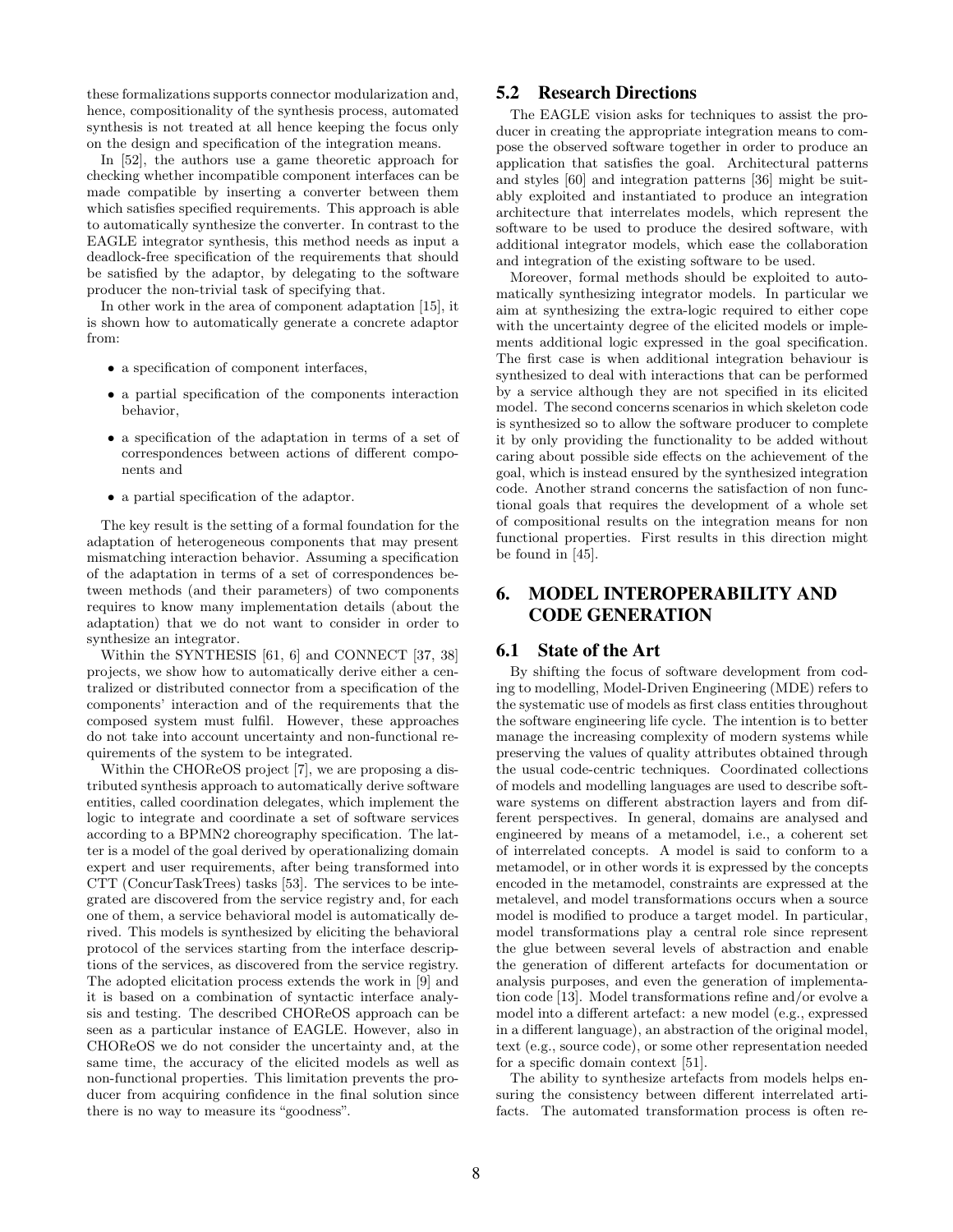ferred to as "correct-by-construction", as opposed to conventional handcrafted "construct-by-correction" software development processes that are tedious and error prone [55]. At top level, model transformation approaches can be distinguished between model-to-model and model-to-text. The distinction is that, while a model-to-model transformation creates its target as a model which conforms to the target metamodel, the target of a model-to-text transformation essentially consists of strings.

Over the years model transformations have been applied for different purposes [23], such as to map and synchronize models at the same level or different levels of abstraction [19], to create different views on a system [12], and for model evolution tasks such as model refactoring [49, 59] and model differences [21]. Moreover, model transformations have been used in different application domains, e.g. to support the model driven development of Web applications and their evolution [20], the interoperability among various ADLs [44], the extensibility of ADLs [29], to manage the upgrade of Linux systems [26], and to automatically synthesize a choreography out of a specification of it and a set of services discovered as suitable participants [7].

#### 6.2 Research Directions

Within EAGLE, a system is viewed as a community of interrelated models representing different viewpoints, different levels of abstraction, and even their different forms of integration. Hence, an adequate and systematic support to model interoperability is required possibly between the different modelling languages [19, 44, 35]. The idea is to conform, realise, implement, refine, or compose models forming a coordinated community of models, metamodels and, more specifically, domain-specific modelling languages. The disclosed challenge requires suitable correspondences (both functional and non functional) and fine-grained mappings which will be evaluated according to the semantics of the weaving associations specifically defined for the considered application domain [18].

Another research direction concerns the management of the evolution of model transformations, which may be changed in order to accommodate unforeseen requirements or to adapt the transformations with respect to changes operated on the corresponding metamodels (we call such a situation as metamodel/transformation co-evolution). The metamodel/model co-evolution problem has been already intensively explored and a research corpus is available (e.g., [27]). Most of the existing approaches provide tools and techniques to define and apply migration strategies able to take as input models conforming to the original metamodel and to produce as output models conforming to the evolved metamodel. On the contrary, the metamodel/transformation co-evolution problem is still open and requires further investigations. In fact, in addition to the conformance relation that must always hold between models and metamodels, adapting transformations has to take into account the domain conformance relation [28] between the definition of a transformation and its metamodels.

Finally, it is necessary to conceive code generators able to produce correct-by-construction code required to integrate the considered and observed third-party services. Dedicated techniques have to be developed to identify the parts of the generated code that cannot be modified by developers to not invalidate the goal and the architectural choices. The code generators will be configurable and extensible in order to do not limit its applicability to specific domains. In particular, depending on the target platform the code generator will provide the means to retrieve the proper already existing transformation templates to be applied for the generation, or to add new ones in case of platforms which have not been considered before.

# 7. CONCLUSION

This paper identifies key challenges that we believe will characterize and steer the research in software in the next future. Software is increasingly produced by reusing and integrating third-parties software according to a certain goal. Moreover, third-parties software is typically black-box and often provided without a machine readable documentation. Therefore, software of the next future asks to extract suitable observational models from third-parties software and devise appropriate integration means that permit to obtain the needed software system that satisfies the goal.

Coping with the identified challenges requires to put at work different expertises and skills together, hence asking for a multi-disciplinary research efforts in functional and non functional system modelling, specification mining, architecture and connector synthesis, model-driven development.

## 8. ACKNOWLEDGMENTS

This work is supported by the European Community's Seventh Framework Programme FP7/2007-2013 under grant agreements: number 257178 (project CHOReOS - Large Scale Choreographies for the Future Internet - www.choreos. eu), and number 231167 (project CONNECT - Emergent Connectors for Eternal Software Intensive Networked Systems - http://connect-forever.eu/). We would like to thank also Vittorio Cortellessa for his contribution on nonfunctional aspects. Finally, we would like to thank Ivano Malavolta for providing support for the BusOnAir example (http://www.busonair.eu/).

## 9. REFERENCES

- [1] G. Ammons, R. Bodík, and J. R. Larus. Mining specifications. In Proceedings of the 29th ACM SIGPLAN-SIGACT symposium on Principles of programming languages, POPL '02, pages 4–16, New York, NY, USA, 2002. ACM.
- [2] M. Autili, V. Cortellessa, D. Di Ruscio, P. Inverardi, P. Pelliccione, and M. Tivoli. Eagle: engineering software in the ubiquitous globe by leveraging uncertainty. In Proceedings of the 19th ACM SIGSOFT symposium and the 13th European conference on Foundations of software engineering, ESEC/FSE '11, pages 488–491, New York, NY, USA, 2011. ACM.
- [3] M. Autili, V. Cortellessa, D. Di Ruscio, P. Inverardi, P. Pelliccione, and M. Tivoli. Integration architecture synthesis for taming uncertainty in the digital space. In Proceedings of the 17th Monterey conference on Large-Scale Complex IT Systems: development, operation and management, pages 118–131, Berlin, Heidelberg, 2012. Springer-Verlag.
- [4] M. Autili, D. Di Ruscio, P. Inverardi, P. Pelliccione, and M. Tivoli. ModelLAND: where do models come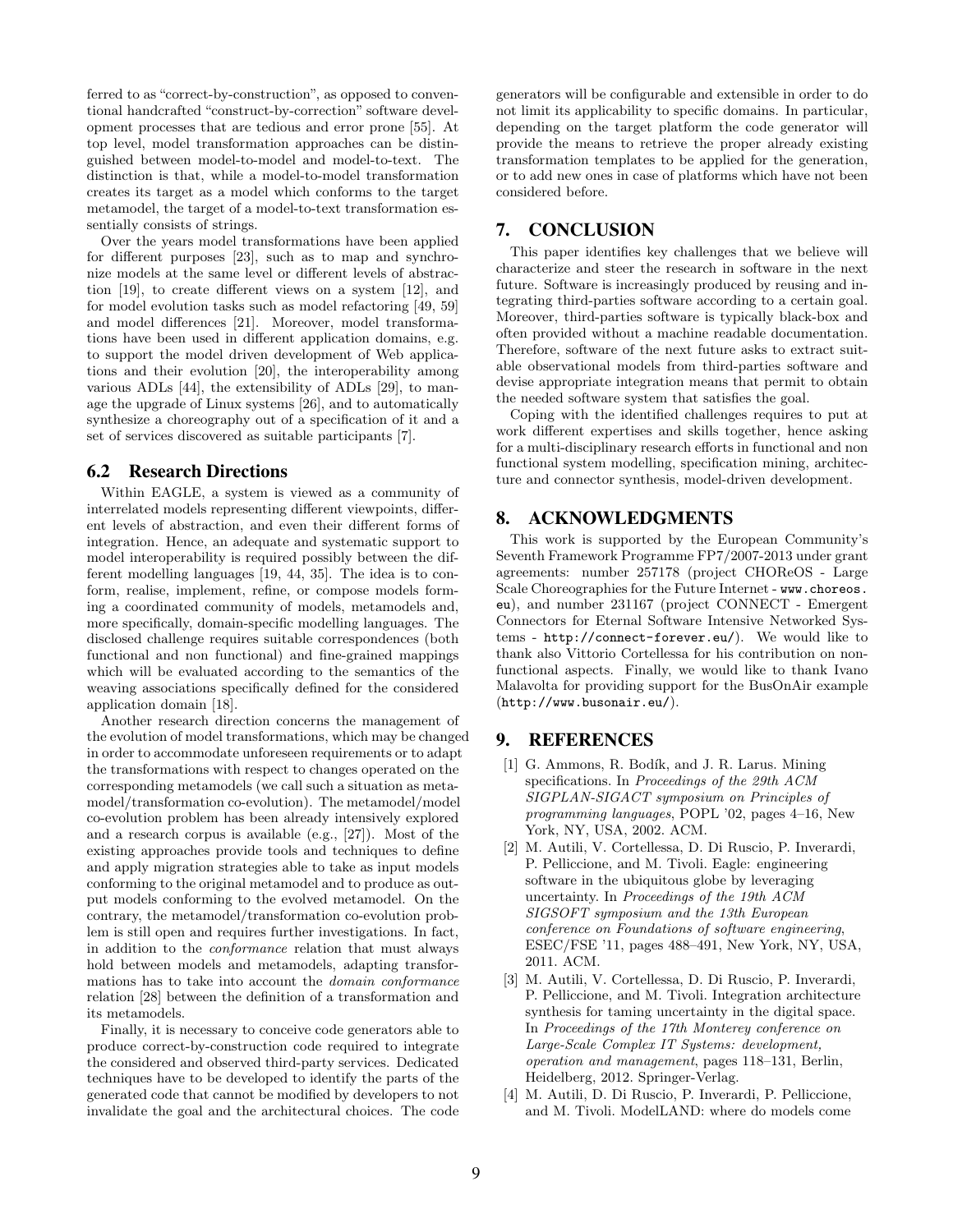from. In To appear, Lecture Notes in Computer Science. Springer Berlin Heidelberg, 2013.

- [5] M. Autili, P. Inverardi, and P. Pelliccione. Graphical scenarios for specifying temporal properties: an automated approach. Automated Software Engg., 14(3):293–340, Sept. 2007.
- [6] M. Autili, L. Mostarda, A. Navarra, and M. Tivoli. Synthesis of decentralized and concurrent adaptors for correctly assembling distributed component-based systems. J. Syst. Softw., 81(12):2210–2236, Dec. 2008.
- [7] M. Autili, D. Ruscio, A. Salle, P. Inverardi, and M. Tivoli. A model-based synthesis process for choreography realizability enforcement. In V. Cortellessa and D. Varró, editors, Fundamental Approaches to Software Engineering, volume 7793 of Lecture Notes in Computer Science, pages 37–52. Springer Berlin Heidelberg, 2013.
- [8] T. Berg, B. Jonsson, and H. Raffelt. Regular inference for state machines using domains with equality tests. In Proc. of FASE'08/ETAPS'08, pages 317–331, 2008.
- [9] A. Bertolino, P. Inverardi, P. Pelliccione, and M. Tivoli. Automatic synthesis of behavior protocols for composable web-services. In Proc of ESEC/FSE '09, 2009.
- [10] A. W. Biermann and J. A. Feldman. On the synthesis of finite-state machines from samples of their behavior. IEEE Trans. Comput., 21(6):592–597, June 1972.
- [11] R. Bruni, I. Lanese, and U. Montanari. A basic algebra of stateless connectors. Theor. Comput. Sci., 366(1):98–120, Nov. 2006.
- [12] R. I. Bull, M.-A. Storey, J.-M. Favre, and M. Litoiu. An architecture to support model driven software visualization. In Proceedings of the 14th IEEE International Conference on Program Comprehension, ICPC '06, pages 100–106, Washington, DC, USA, 2006. IEEE Computer Society.
- [13] J. Bézivin. On the unification power of models. Software  $\mathcal B$  Systems Modeling, 4(2):171–188, 2005.
- [14] K. L. Calvert and S. S. Lam. Formal methods for protocol conversion. IEEE J.Sel. A. Commun., 8(1):127–142, Sept. 2006.
- [15] C. Canal, P. Poizat, and G. Salaun. Model-based adaptation of behavioral mismatching components. Software Engineering, IEEE Transactions on, 34(4):546–563, 2008.
- [16] S. Ceri, D. Braga, F. Corcoglioniti, M. Grossniklaus, and S. Vadacca. Search computing challenges and directions. In Proc of ICOODB'10, pages 1–5, 2010.
- [17] L. Cheung, R. Roshandel, N. Medvidovic, and L. Golubchik. Early prediction of software component reliability. In Proceedings of the 30th international conference on Software engineering, ICSE '08, pages 111–120, New York, NY, USA, 2008. ACM.
- [18] A. Cicchetti and D. Di Ruscio. Decoupling web application concerns through weaving operations. Sci. Comput. Program., 70(1):62–86, Jan. 2008.
- [19] A. Cicchetti, D. Di Ruscio, R. Eramo, and A. Pierantonio. Jtl: a bidirectional and change propagating transformation language. In Proceedings of the Third international conference on Software language engineering, SLE'10, pages 183–202, Berlin, Heidelberg, 2011. Springer-Verlag.
- [20] A. Cicchetti, D. Di Ruscio, L. Iovino, and A. Pierantonio. Managing the evolution of data-intensive web applications by model-driven techniques. Softw. Syst. Model.,  $12(1):53-83$ , Feb. 2013.
- [21] A. Cicchetti, D. D. Ruscio, and A. Pierantonio. A metamodel independent approach to difference representation. Journal of Object Technology, 6(9):165–185, 2007.
- [22] J. E. Cook and A. L. Wolf. Discovering models of software processes from event-based data. ACM Trans. Softw. Eng. Methodol., 7(3):215–249, July 1998.
- [23] K. Czarnecki and S. Helsen. Feature-based survey of model transformation approaches. IBM Syst. J., 45(3):621–645, July 2006.
- [24] V. Dallmeier, N. Knopp, C. Mallon, G. Fraser, S. Hack, and A. Zeller. Automatically generating test cases for specification mining. IEEE Transactions on Software Engineering, 38(2):243–257, 2012.
- [25] C. Damas, B. Lambeau, P. Dupont, and A. van Lamsweerde. Generating annotated behavior models from end-user scenarios. IEEE Trans. Softw. Eng., 31(12):1056–1073, Dec. 2005.
- [26] R. Di Cosmo, D. Di Ruscio, P. Pelliccione, A. Pierantonio, and S. Zacchiroli. Supporting Software Evolution in Component-Based FOSS Systems. Science of Computer Programming, 76(12), 2011.
- [27] D. Di Ruscio, L. Iovino, and A. Pierantonio. Coupled evolution in model-driven engineering. IEEE Software, 29(6):78–84, Nov. 2012.
- [28] D. Di Ruscio, L. Iovino, and A. Pierantonio. A methodological approach for the coupled evolution of metamodels and atl transformations. In 6th International Conference on Model Transformation  $(ICMT2013)$ , volume 7909 of  $LNCS$ , pages 60–75. Springer, 2013.
- [29] D. Di Ruscio, I. Malavolta, H. Muccini, P. Pelliccione, and A. Pierantonio. Developing next generation adls through mde techniques. In Proceedings of the 32nd ACM/IEEE International Conference on Software Engineering - Volume 1, ICSE '10, pages 85–94, New York, NY, USA, 2010. ACM.
- [30] M. Dumas, M. Spork, and K. Wang. Adapt or perish: Algebra and visual notation for service interface adaptation. In S. Dustdar, J. Fiadeiro, and A. Sheth, editors, Business Process Management, volume 4102 of Lecture Notes in Computer Science, pages 65–80. Springer Berlin Heidelberg, 2006.
- [31] Y. Ephraim and N. Merhav. Hidden markov processes. IEEE Transactions on Information Theory, 48:1518–1569.
- [32] D. Garlan. Software engineering in an uncertain world. In Proc. of FSE/SDP'10, pages 125–128, 2010.
- [33] C. Ghezzi, A. Mocci, and M. Monga. Synthesizing intensional behavior models by graph transformation. In Proc. of ICSE '09, pages 430–440, 2009.
- [34] D. Giannakopoulou, Z. Rakamarić, and V. Raman. Symbolic learning of component interfaces. In Proceedings of the 19th international conference on Static Analysis, SAS'12, pages 248–264, Berlin, Heidelberg, 2012. Springer-Verlag.
- [35] R. Hilliard, I. Malavolta, H. Muccini, and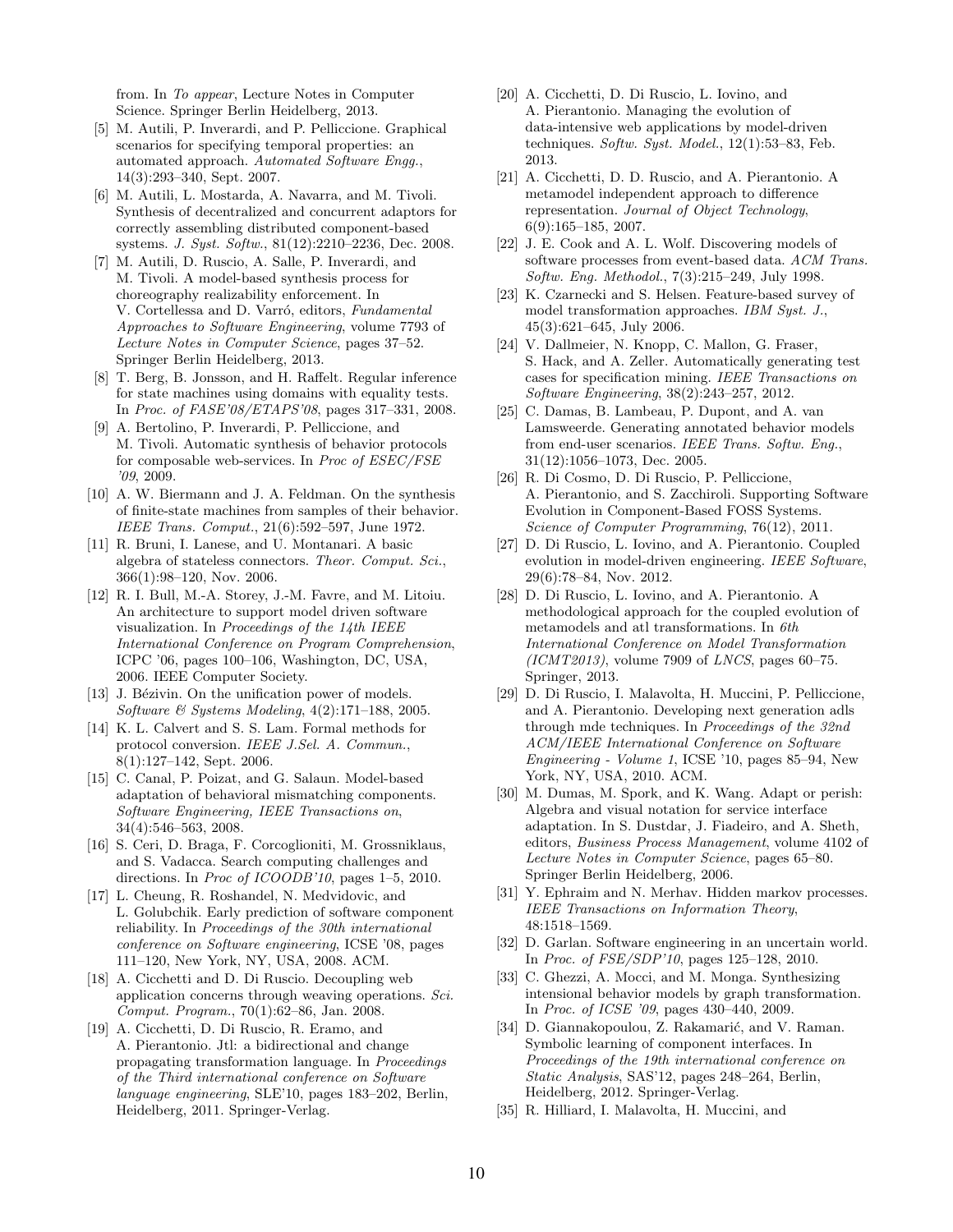P. Pelliccione. On the composition and reuse of viewpoints across architecture frameworks. In Proceedings of the 2012 Joint Working IEEE/IFIP Conference on Software Architecture and European Conference on Software Architecture, WICSA-ECSA '12, pages 131–140, Washington, DC, USA, 2012. IEEE Computer Society.

- [36] G. Hohpe and B. WOOLF. *Enterprise Integration* Patterns: Designing, Building, and Deploying Messaging Solutions. A Martin Fowler signature book. Addison Wesley Professional, 2004.
- [37] P. Inverardi, R. Spalazzese, and M. Tivoli. Application-layer connector synthesis. In M. Bernardo and V. Issarny, editors, Formal Methods for Eternal Networked Software Systems, volume 6659 of Lecture Notes in Computer Science, pages 148–190. Springer Berlin Heidelberg, 2011.
- [38] P. Inverardi and M. Tivoli. Automatic synthesis of modular connectors via composition of protocol mediation patterns. In Proceedings of the 2013 International Conference on Software Engineering, ICSE '13, pages 3–12, Piscataway, NJ, USA, 2013. IEEE Press.
- [39] F. Jiang, Y. Fan, and X. Zhang. Rule-based automatic generation of mediator patterns for service composition mismatches. In Proceedings of the 2008 The 3rd International Conference on Grid and Pervasive Computing - Workshops, GPC-WORKSHOPS '08, pages 3–8, Washington, DC, USA, 2008. IEEE Computer Society.
- [40] S. S. Lam. Correction to 'protocol conversion'. IEEE Trans. Softw. Eng., 14(9):1376–, Sept. 1988.
- [41] X. Li, Y. Fan, J. Wang, L. Wang, and F. Jiang. A pattern-based approach to development of service mediators for protocol mediation. In Proceedings of the Seventh Working IEEE/IFIP Conference on Software Architecture (WICSA 2008), WICSA '08, pages 137–146, Washington, DC, USA, 2008. IEEE Computer Society.
- [42] D. Lo, L. Mariani, and M. Santoro. Learning extended fsa from software: An empirical assessment. J. Syst. Softw., 85(9):2063–2076, Sept. 2012.
- [43] D. Lorenzoli, L. Mariani, and M. Pezzè. Automatic generation of software behavioral models. In Proc. of ICSE '08, pages 501–510, 2008.
- [44] I. Malavolta, H. Muccini, P. Pelliccione, and D. Tamburri. Providing architectural languages and tools interoperability through model transformation technologies. IEEE Trans. Softw. Eng., 36(1):119–140, Jan. 2010.
- [45] A. D. Marco, P. Inverardi, and R. Spalazzese. Synthesizing self-adaptive connectors meeting functional and performance concerns. In SEAMS, pages 133–142, 2013.
- [46] R. Mateescu, P. Poizat, and G. Salaün. Adaptation of service protocols using process algebra and on-the-fly reduction techniques. In Proceedings of the 6th International Conference on Service-Oriented Computing, ICSOC '08, pages 84–99, Berlin, Heidelberg, 2008. Springer-Verlag.
- [47] K. Meinke. Automated black-box testing of functional correctness using function approximation. In Proc. of

ISSTA '04, pages 143–153, 2004.

- [48] K. Mishra and K. Trivedi. Uncertainty propagation through software dependability models. In Software Reliability Engineering (ISSRE), 2011 IEEE 22nd International Symposium on, pages 80 –89, 29 2011-dec. 2 2011.
- [49] N. Moha, V. Mahé, O. Barais, and J.-M. Jézéquel. Generic model refactorings. In Proceedings of the 12th International Conference on Model Driven Engineering Languages and Systems, MODELS '09, pages 628–643, Berlin, Heidelberg, 2009. Springer-Verlag.
- [50] M. Neil, N. Fenton, and M. Tailor. Using bayesian networks to model expected and unexpected operational losses. Risk Analysis, 25(4):963–972, 2005.
- [51] R. Paige and J. Gray. Guest editorial to the special issue on model transformation. Software  $\mathcal C$  Systems Modeling, 12(1):85–87, 2013.
- [52] R. Passerone, L. de Alfaro, T. Henzinger, and A. Sangiovanni-Vincentelli. Convertibility verification and converter synthesis: two faces of the same coin [ip block interfaces]. In Computer Aided Design, 2002. ICCAD 2002. IEEE/ACM International Conference on, pages 132–139, 2002.
- [53] F. Paternò and C. Santoro. Preventing user errors by systematic analysis of deviations from the system task model. International Journal of Human-Computer Studies,  $56(2):225 - 245$ , 2002.
- [54] H. Raffelt, B. Steffen, T. Berg, and T. Margaria. Learnlib: a framework for extrapolating behavioral models. Int. J. Softw. Tools Technol. Transf., 11(5):393–407, Oct. 2009.
- [55] D. Schmidt. Guest editor's introduction: Model-driven engineering. Computer, 39(2):25–31, 2006.
- [56] D. C. Schmidt, M. Stal, H. Rohnert, and F. Buschmann. Pattern-Oriented Software Architecture: Patterns for Concurrent and Networked Objects. John Wiley & Sons, Inc., New York, NY, USA, 2nd edition, 2000.
- [57] H. Singh, V. Cortellessa, B. Cukic, E. Gunel, and V. Bharadwaj. A bayesian approach to reliability prediction and assessment of component based systems. In Proc. of ISSRE '01, 2001.
- [58] B. Spitznagel and D. Garlan. A compositional formalization of connector wrappers. In Proceedings of the 25th International Conference on Software Engineering, ICSE '03, pages 374–384, Washington, DC, USA, 2003. IEEE Computer Society.
- [59] R. Tairas and J. Gray. Increasing clone maintenance support by unifying clone detection and refactoring activities. Inf. Softw. Technol., 54(12):1297–1307, Dec. 2012.
- [60] R. Taylor, N. Medvidovic, and E. Dashofy. Software Architecture: Foundations, Theory, and Practice. Wiley, 2009.
- [61] M. Tivoli and P. Inverardi. Failure-free coordinators synthesis for component-based architectures. Sci. Comput. Program., 71(3):181–212, May 2008.
- [62] G. Tselentis and A. Galis. Towards the Future Internet: Emerging Trends from European Research. Stand alone Series. IOS Press, Incorporated, 2010.
- [63] S. Uchitel, G. Brunet, and M. Chechik. Synthesis of partial behavior models from properties and scenarios.